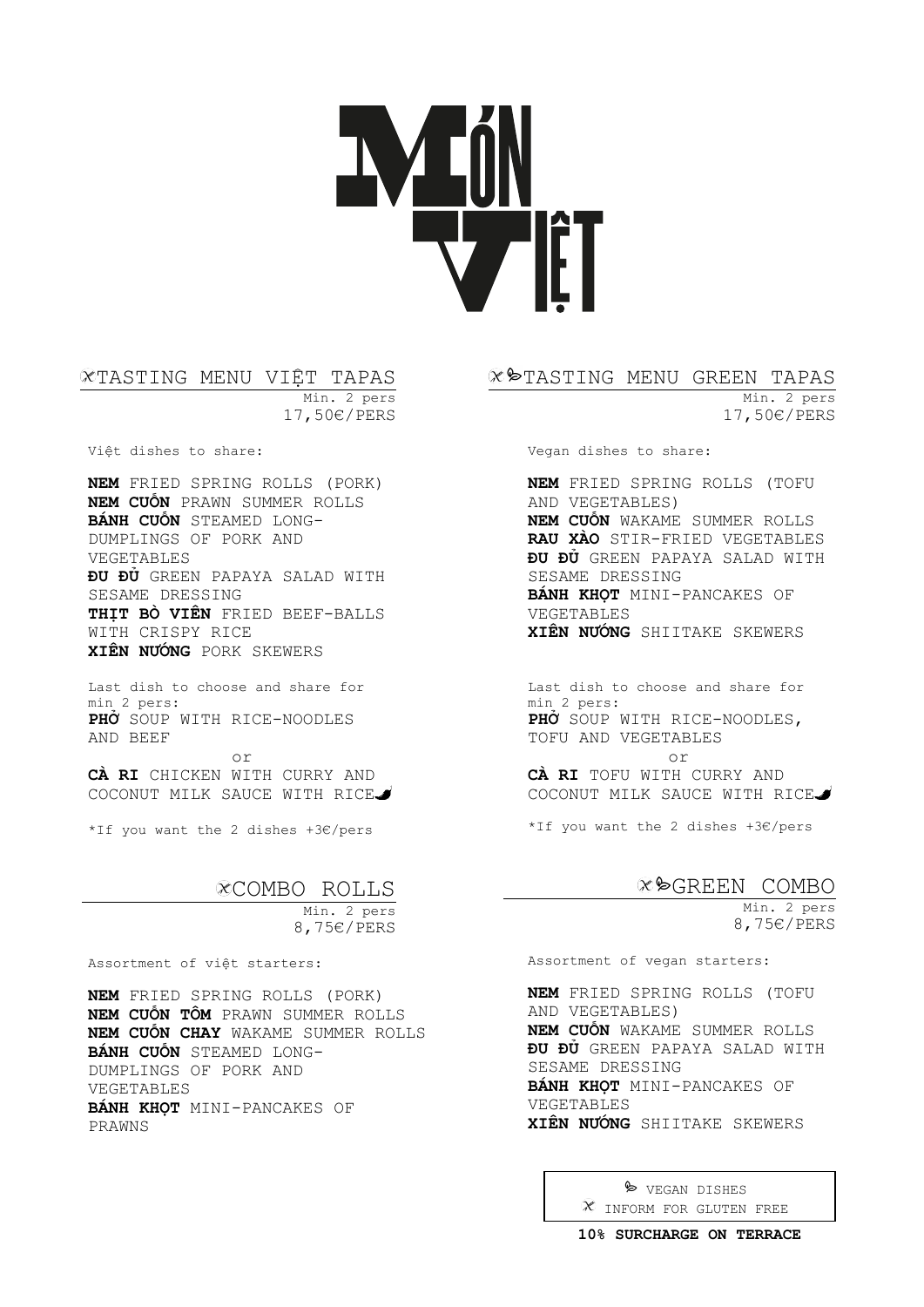# ROLLS & DISHES

- **NEM** FRIED SPRING ROLLS 7,80 PORK and vegetables TOFU and vegetables *Extra pieces: +1,95€/u (pork) +2,60€/u (tofu)* 
	- **NEM CUỐN** FRESH SUMMER 7,80 ROLLS OF  $x$ PRAWNS WAKAME seaweed *Extra pieces: +1,95€/u*
- **BÁNH CUỐN** STEAMED 7,80 LONG-DUMPLINGS OF PORK AND VEGETABLES
- **EX** BÁNH KHOT **T** 7,80 CRUNCHY MINI-PANCAKES OF PRAWNS (+0,50) **SVEGETABLES** *Extra pieces: +2,00€/u (prawn) +1,95€/u (vegetables)*
- **THỊT BÒ VIÊN** 7,80 FRIED BEEF-BALLS WITH CRISPY RICE *Extra pieces: +1,95€/u*
- **ĐU ĐỦ** GREEN PAPAYA SALAD 8,10 WITH SESAME DRESSING, *CRUDITÉS*, PEANUTS AND FRIED SHALLOTS
- **RAU XÀO** 7,80 STIR-FRIED VEGETABLES
	- **XIÊN NƯỚNG** SKEWERS OF 9,50 PORK star-anised & lemongrass CHICKEN star-anised & lemongrass PRAWNS (+1,00) SALMON  $(+1,00)$
	- *Extra pieces: +2,40€/u (pork / chicken) +2,65€/u (salmon / prawns)*



FULL DESCRIPTION, **ALLERGIES** AND PHOTOS

 $\triangleright$  VEGAN DISHES INFORM FOR GLUTEN-FREE **INFORM THE WAITER FOR ANY ALLERGY OR FOOD INTOLERANCE**

**10% SURCHARGE ON TERRACE**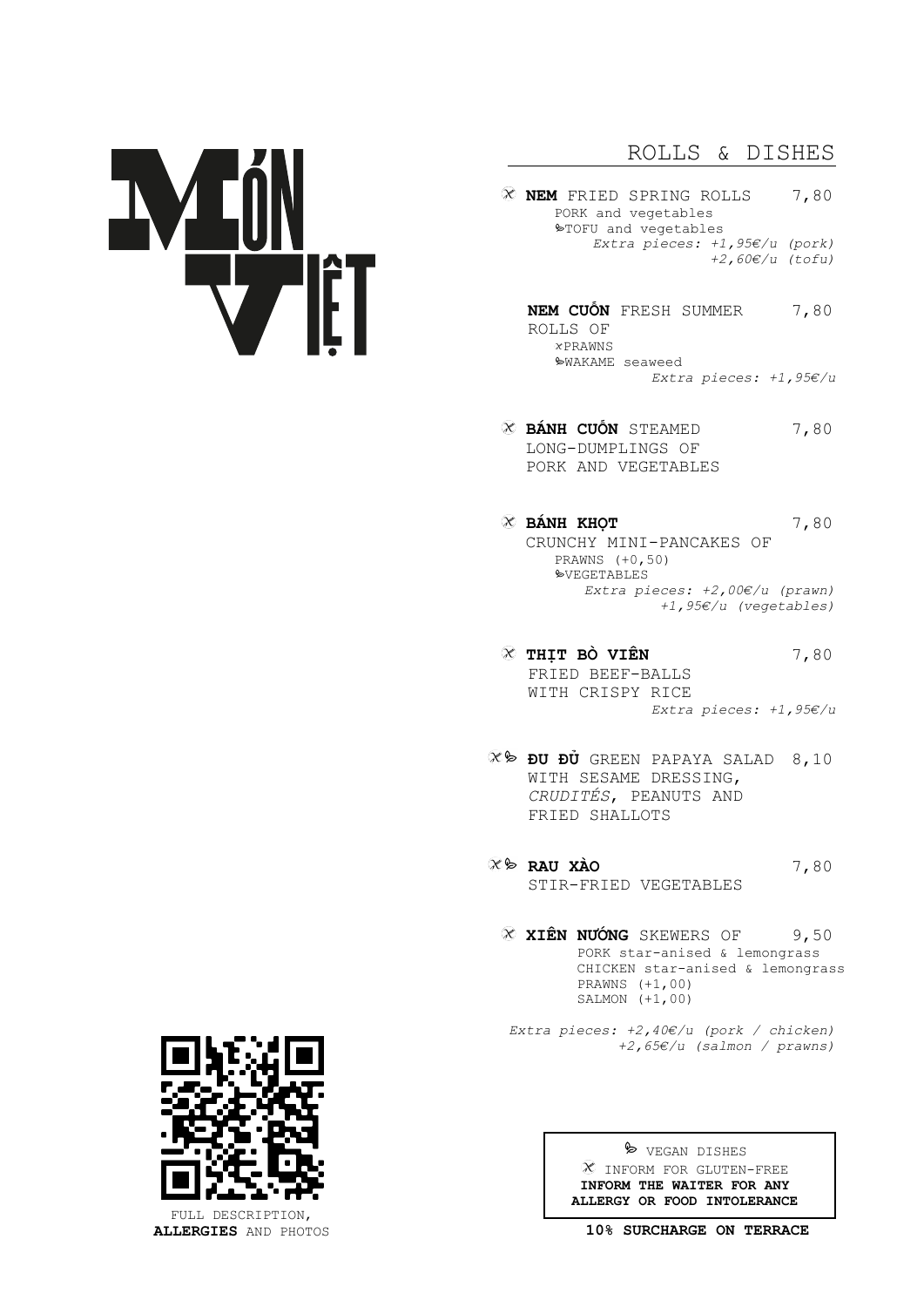# POPULAR VIỆT BOWLS

**PHỞ** TRADITIONAL 8,80 | 11,80 SOUP WITH RICE-NOODLES PHỞ BÒ: Beef PHỞ TÁI: Carpaccio beef PHỞ GÀ: Chicken PHỞ TÔM: Prawns(meat broth) PHỞ CHAY: Tofu & vegetables(vegan)  $\Re$ PHỞ HEÜRA (vegan)(+1,00)

> *\*Extra: Protein +3,00 Broth +3,00 Rice-noodles +2,70*

**EÚN** RICE-VERMICELLI 11,80 SALAD WITH LETTUCE, CRUDITÉS, CILANTRO, FRIED SHALLOTS, PEANUTS AND FRIED ROLLS NEM BÚN BÒ XÀO: Sauteed beef BÚN THỊT NƯỚNG: Pork BÚN GÀ NƯỚNG: Chicken BÚN TÔM NƯỚNG: Prawns(+0,50) BÚN CHAY: Shiitake BÚN HEÜRA: Sauteed Heüra(+1,00) BÚN THỊT XÁ XÍU: Peanut sauce and marinated pork bBÚN LAC CHAY: Peanut sauce and shiitake mushrooms

*Extra: Protein +3,00 Vermicelli +2,50* 

**CƠM ĐĨA** RICE WITH EGG 11,80 CRUDITÉS, HERBS, FRIED SHALLOTS, PEANUTS AND FRIED ROLLS NEM CHICKEN PORK PRAWNS (+0,50) SALMON (1,00)  $\&$ SHITTAKE

*Extra: Skewer +2,65/u* 

**CÀ RI** WOK OF VEGETABLES WITH CURRY AND COCONUT MILK SAUCE WITH WHITE RICE  $\bigcup_{P}$  13,30 CHICKEN 11,80  $\blacktriangleright$ TOFU (vegan curry) 10,80 HEÜRA (vegan curry) 12,80

> $\triangleright$  VEGAN DISHES  $X$  inform for GLUTEN-FREE **INFORM THE WAITER FOR ANY ALLERGY OR FOOD INTOLERANCE**

**10% SURCHARGE ON TERRACE** 

- MORE BOWLS
- **MÌ BÒ** SPICY AROMATIC 12,80 SOUP WITH WHEAT YELLOW NOODLES AND BEEF, CORIANDER AND HERBS
- **WOK PHỞ** 9,30 WOK STIR-FRIED RICE NOODLES SOYA and chicken SOYA and Heüra (+1,00) CURRY, coconut milk and prawns
- **CƠM CHIÊN** FRIED RICE 8,80 WITH EGG, SOYA, PEANUTS, MARINATED PORK, SHIITAKE AND PRAWNS JJ
- **GÀ HẤP/CÀ TÍM HẤP** 9,30 STEAMED CHICKEN OR STEAMED EGGPLANT WITH GINGER, CHIVES AND SOYA SAUCE AND SESAME WITH STEAMED RICE
	- **THỊT KHO TÀU** 10,80 CARAMELIZED PORKBELLY SERVED WITH STEAMED RICE
		- **SƯỜN KHO** CARAMELIZED 14,50 PORKRIBS SERVED WITH STEAMED RICE
	- **WOK ĐẬU PHỤ** FRIED TOFU 10,30 AND SAUTEED WITH ORIENTAL CHIVES AND SESAME SAUCE WITH STEAMED RICE

**SA TẾ SALMÓN** 13,30 WITH PEANUT SAUCE SERVED WITH RICE VERMICELLI

**LÚC LẮC** WOK STIR-FRIED 12,80 OF PEPPER, ONION AND SOYA SAUCE SERVED WITH WHEAT NOODLES LANGOSTINOS  $\blacktriangleright$ HEÜRA

**BÁNH MÌ** SANDWICH OF 9,30 CRYSTAL BREAD WITH XÁ XÍU PORK, VEGETABLES IN NUOC CHAM, CORIANDER, PATÉ. SOFT SPICY.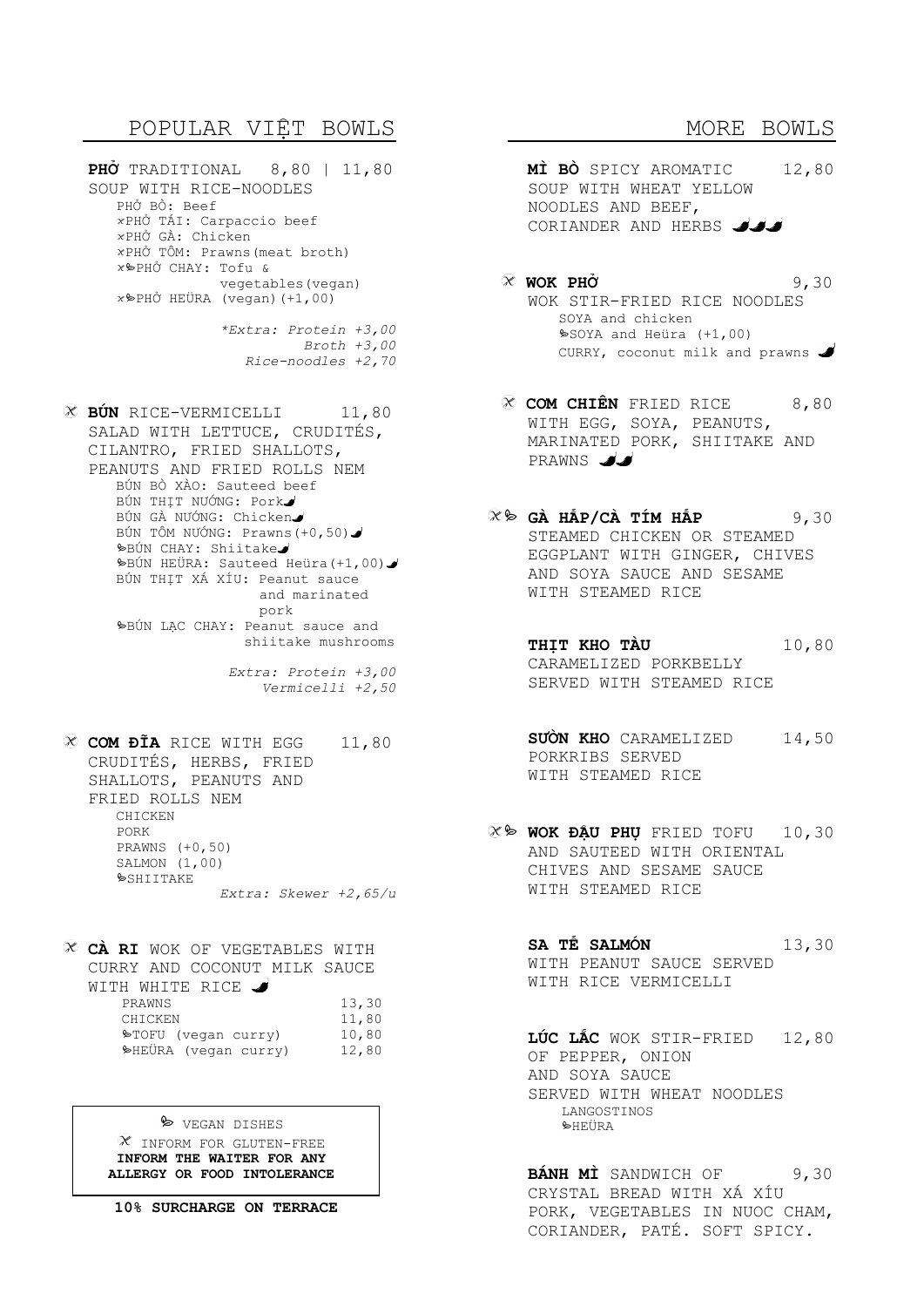|                              |                                                   |                |                                  |                                                   |                |                                                        | CRUSTACEANS               |                                                            |                                                             |                                                                      |                                    |                                      | SULPHITE<br>MUSTARD           | w<br>CORIANDER                                  |                                           | PESCETERIAN                                   |  |
|------------------------------|---------------------------------------------------|----------------|----------------------------------|---------------------------------------------------|----------------|--------------------------------------------------------|---------------------------|------------------------------------------------------------|-------------------------------------------------------------|----------------------------------------------------------------------|------------------------------------|--------------------------------------|-------------------------------|-------------------------------------------------|-------------------------------------------|-----------------------------------------------|--|
|                              |                                                   | PEANUTS        | NUTS                             | GLUTEN<br>DAIRY                                   | EGGS           | OYSTERS                                                |                           | FISH                                                       | SESAME<br>$_{\rm{XOS}}$                                     | FONGS                                                                | LUPINS                             | CELERY                               |                               |                                                 | SPICY                                     | VEGAN                                         |  |
| ALLERGENS & INTOLERNACES     | ROLLS & DISHES                                    | $\overline{a}$ | $N$ $\omega$                     | 4                                                 | LO.            | $\circ$                                                | $\Gamma$                  | $\infty$                                                   | $\circ$<br>$\sigma$<br>$\overline{\phantom{0}}$             | $\overline{\square}$                                                 | $\sim$<br>$\overline{\phantom{0}}$ | $\infty$<br>$\overline{\phantom{0}}$ | 4<br>$\overline{\phantom{0}}$ | $\mathfrak{U}$<br>$\circ$                       | $\overline{ }$                            | $\infty$<br>$\sigma$                          |  |
| FREE OF THE ALLERGEN         | FRIED SPRING ROLLS PORK<br>FRIED ROLLS VEGETABLES |                |                                  | ٠.<br>٠.                                          |                | ×                                                      |                           | a                                                          | $\boldsymbol{\mathsf{x}}$<br>٠<br>$\boldsymbol{\mathsf{x}}$ | ×<br>$\times$                                                        |                                    |                                      |                               | a<br>a                                          |                                           | $\bullet$                                     |  |
| $\times$ NOT ADAPTABLE       | FRESH SUMMER ROLLS PRAWNS <b>a</b>                |                |                                  | a                                                 |                |                                                        | ×                         |                                                            | a                                                           | a                                                                    |                                    |                                      |                               |                                                 |                                           | 0                                             |  |
| The dish must contain the    | FRESH SUMMER ROLLS SEAWEED                        | a              |                                  | ×                                                 |                |                                                        |                           |                                                            | $\boldsymbol{\mathsf{x}}$<br>$\overline{\mathsf{x}}$        |                                                                      |                                    |                                      |                               |                                                 |                                           | 0                                             |  |
| allergen                     | LONG-DUMPLINGS<br>MINI-PANCAKES PRAWNS            |                |                                  | a                                                 |                | $\boldsymbol{\mathsf{x}}$                              | $\boldsymbol{\mathsf{x}}$ | a<br>$\ddot{\cdot}$<br>a                                   | $\times$<br>$\times$                                        | $\times$                                                             |                                    |                                      |                               | a                                               |                                           | $\bullet$                                     |  |
| <b>a ADAPTABLE DISH</b>      | MINI-PANCAKES VEGETABLES                          |                |                                  |                                                   |                |                                                        |                           |                                                            | ×                                                           |                                                                      |                                    |                                      |                               |                                                 |                                           | $\bullet$                                     |  |
| The dish may not contain the | BEEF-BALLS                                        | a              |                                  | a<br>a                                            |                | $\times$                                               |                           |                                                            | a                                                           | ×<br>a                                                               |                                    |                                      |                               | $\times$<br>a<br>a                              |                                           |                                               |  |
| allergen. Inform the waiter  | GREEN PAPAYA SALAD<br>STIR-FRIED VEGETABLES       |                |                                  | a                                                 |                | a                                                      |                           |                                                            |                                                             | $\mathbf a$<br>a                                                     |                                    |                                      |                               | a                                               |                                           | ●<br>$\overline{a}$ $\bullet$                 |  |
| $\boxed{\cdot}$ TRACES       | BRIOCHE BÁNH MÍ                                   |                |                                  | ×                                                 |                |                                                        |                           | $\times$                                                   | $\overline{\mathsf{x}}$                                     |                                                                      |                                    |                                      |                               | $\times$<br>a                                   | a                                         |                                               |  |
| May contain traces           | PORK SKEWERS<br>CHICKEN SKEWERS                   | ∵.             |                                  | ٠.<br>٠.                                          |                | ×<br>$\overline{\mathsf{x}}$                           |                           | $\boldsymbol{\mathsf{x}}$<br>$\overline{\mathbf{x}}$<br>٠. | $\overline{\mathbf{x}}$                                     |                                                                      |                                    |                                      | ٠.<br>٠.                      |                                                 | a<br>a                                    |                                               |  |
| <b>OVEGAN/PESCETARIAN</b>    | PRAWNS SKEWERS                                    |                |                                  |                                                   |                |                                                        | ×                         |                                                            | $\times$                                                    |                                                                      |                                    |                                      |                               |                                                 | a                                         | $\bullet$                                     |  |
|                              | SALMON SKEWERS                                    |                |                                  |                                                   |                |                                                        |                           |                                                            |                                                             |                                                                      |                                    |                                      |                               | a                                               |                                           | 0                                             |  |
| <b>IMPORTANT!</b>            | VIÊT BOWLS<br>PHO SOUP BEEF                       | $\,1\,$        | $\sqrt{2}$                       | $\mathsf 3$<br>$\overline{4}$<br>$\times$         | $\overline{5}$ | $\epsilon$                                             | $7\phantom{.0}$           | $^{\rm 8}$<br>$\boldsymbol{\mathsf{x}}$                    | 9<br>$\boldsymbol{\mathsf{x}}$                              |                                                                      |                                    |                                      |                               | $\mathbf{a}$                                    |                                           | 10 11 12 13 14 15 16 17 18 19                 |  |
| Inform the waiter for any    | PHO SOUP CARPACCIO                                |                |                                  |                                                   |                |                                                        |                           | $\overline{\mathsf{x}}$                                    |                                                             | a                                                                    |                                    |                                      |                               | a                                               |                                           |                                               |  |
| allergy or food intolerance  | PHO SOUP CHICKEN                                  |                |                                  |                                                   |                |                                                        |                           | $\times$                                                   |                                                             | a                                                                    |                                    |                                      |                               | a                                               |                                           |                                               |  |
|                              | PHO SOUP PRAWNS<br>PHO SOUP VEGETABLES            |                |                                  |                                                   |                |                                                        | ×                         | $\boldsymbol{\mathsf{x}}$                                  |                                                             | a                                                                    |                                    |                                      |                               | a<br>a<br>a                                     |                                           | $\bullet$<br>0                                |  |
|                              | PHO SOUP HEURA                                    |                |                                  |                                                   |                |                                                        |                           |                                                            | ×                                                           | ×                                                                    |                                    |                                      |                               | a<br>a                                          |                                           | ●                                             |  |
|                              | COMBINED BOWL CHICKEN <b>a</b>                    |                |                                  | a                                                 | a              | $\overline{\mathsf{x}}$                                |                           | a<br>٠.                                                    | ×                                                           |                                                                      |                                    |                                      |                               | a<br>a                                          |                                           |                                               |  |
|                              | COMBINED BOWL PORK<br>COMBINED BOWL PRAWNS        | a<br>a         |                                  | a<br>a                                            | a<br>a         | $\overline{\mathsf{x}}$                                |                           | a<br>a                                                     | ٠.<br>$\times$                                              | a                                                                    |                                    |                                      |                               | a<br>a<br>a<br>a                                |                                           |                                               |  |
|                              | COMBINED BOWL SALMON                              | a              |                                  | a                                                 | a              |                                                        | ×                         | $\boldsymbol{\mathsf{x}}$                                  |                                                             | a                                                                    |                                    |                                      |                               | a<br>a                                          |                                           | C                                             |  |
|                              | COMBINED BOWL MUSHROOMS                           | a              |                                  | a                                                 | a              |                                                        |                           |                                                            |                                                             | $\mathbf a$<br>$\boldsymbol{\mathsf{x}}$                             |                                    |                                      |                               | a<br>a                                          |                                           | a                                             |  |
|                              | BÚN BEEF<br>BÚN PORK                              | a<br>a         |                                  | a<br>a                                            |                | a                                                      |                           | a<br>a                                                     |                                                             | $\mathbf a$                                                          |                                    |                                      |                               | a<br>$\mathbf{a}$<br>a<br>a                     | a                                         |                                               |  |
|                              | BÚN CHICKEN                                       | a              |                                  | a                                                 |                | $\boldsymbol{\mathsf{x}}$<br>$\boldsymbol{\mathsf{x}}$ |                           | a                                                          | $\times$<br>$\times$                                        |                                                                      |                                    |                                      |                               | a<br>$\mathbf{a}$                               | a                                         |                                               |  |
|                              | BÚN PRAWNS                                        | a              |                                  | a                                                 |                |                                                        | $\times$                  | a                                                          |                                                             | $\mathbf{a}$                                                         |                                    |                                      |                               | a<br>$\mathbf{a}$                               | a                                         | $\bullet$                                     |  |
|                              | BÚN MUSHROOMS<br>BÚN HEÜRA                        | a<br>a         |                                  | a<br>a                                            |                |                                                        |                           |                                                            |                                                             | $\mathbf a$<br>$\times$<br>×                                         |                                    |                                      |                               | a<br>$\mathbf{a}$<br>a<br>a                     | a<br>a                                    |                                               |  |
|                              | BÚN PORK PEANUT SAUCE                             | ΙX             |                                  | ×                                                 |                |                                                        |                           |                                                            | $\vert x \vert$<br>×                                        |                                                                      |                                    |                                      |                               | a                                               |                                           |                                               |  |
|                              | BÚN MUSHROOMS PEANUT SAUCE                        | $\times$       |                                  | ×                                                 |                |                                                        |                           |                                                            | x x                                                         | $\boldsymbol{\mathsf{x}}$                                            |                                    |                                      |                               | a                                               |                                           |                                               |  |
|                              | CURRY CHICKEN<br>CURRY PRAWNS                     |                |                                  |                                                   |                |                                                        | $\boldsymbol{\times}$     | a<br>$\mathbf{a}$                                          |                                                             |                                                                      |                                    |                                      |                               |                                                 | ×<br>$\overline{\mathsf{x}}$              | $\bullet$                                     |  |
|                              | CURRY TOFU                                        |                |                                  |                                                   |                |                                                        |                           |                                                            |                                                             | $\overline{\phantom{a}}$                                             |                                    |                                      |                               |                                                 | $\checkmark$                              |                                               |  |
|                              | CURRY HEÜRA                                       |                |                                  |                                                   |                |                                                        |                           |                                                            | $\times$                                                    |                                                                      |                                    |                                      |                               |                                                 | ×                                         |                                               |  |
|                              | SPICY SOUP MÌ BO<br>NOODLES SOY SAUCE AND CHICKEN |                |                                  | a<br>a                                            |                | a                                                      |                           | $\times$                                                   | $\boldsymbol{\mathsf{x}}$<br>×                              | ×<br>a                                                               |                                    |                                      | ٠.                            | a<br>a                                          | $\times$                                  | a                                             |  |
|                              | NOODLES SOY SAUCE AND HEÜRA                       |                |                                  | a                                                 |                | $\mathbf a$                                            |                           |                                                            | $\times$                                                    |                                                                      |                                    |                                      |                               | a                                               |                                           | $\mathbf a$                                   |  |
|                              | NOODLES CURRY PRAWNS                              |                |                                  |                                                   |                |                                                        | ×                         | a                                                          |                                                             | $\mathbf{a}$                                                         |                                    |                                      |                               |                                                 | ×                                         | ●                                             |  |
|                              | FRIED RICE a<br>STEAMED EGGPLANT                  |                |                                  | a<br>a                                            | a              |                                                        | a                         |                                                            | a                                                           | a<br>a<br>a                                                          |                                    |                                      |                               |                                                 | a                                         | a<br>a                                        |  |
|                              | STEAMED CHICKEN                                   |                |                                  | a                                                 |                |                                                        |                           |                                                            | a                                                           | a                                                                    |                                    |                                      |                               |                                                 |                                           |                                               |  |
|                              | PORK BELLY THIT KHO TAU                           |                |                                  | ×<br>a                                            |                |                                                        |                           | $\times$                                                   | a                                                           | $\boldsymbol{\mathsf{x}}$                                            |                                    |                                      |                               | a                                               |                                           |                                               |  |
|                              | SESAME TOFU<br>SALMON SA TÉ                       | ΙX             |                                  | ×<br>$\ddot{\cdot}$                               |                | a                                                      |                           | $\boldsymbol{\mathsf{x}}$                                  | ×<br>×                                                      | ×                                                                    |                                    |                                      | ×                             |                                                 |                                           | a<br>0                                        |  |
|                              | PRAWNS LUC LAC                                    | $\cdot$        |                                  | a                                                 |                | a                                                      | $\times$                  |                                                            | a                                                           | a                                                                    |                                    |                                      |                               | a                                               | a                                         | $\bullet$                                     |  |
|                              | HEÜRA LUC LAC<br>PORK RIBS SUON KHO               | ∵              |                                  | a                                                 |                | a                                                      |                           |                                                            | a<br>×<br>a                                                 |                                                                      |                                    |                                      |                               | a                                               | a                                         | a<br>$\bullet$                                |  |
|                              | <b>DESSERTS</b>                                   | $\mathbf{1}$   | $\sqrt{2}$                       | ×<br>$\mathsf 3$<br>$\overline{4}$                | $\,$ 5 $\,$    | $\epsilon$                                             | $7\phantom{.0}$           | $^{\rm 8}$                                                 | $\times$<br>9<br>10                                         |                                                                      |                                    |                                      |                               |                                                 |                                           | 11 12 13 14 15 16 17 18 19                    |  |
|                              | CHEESECAKE                                        |                | $\times$                         | $\times$<br>$\boldsymbol{\mathsf{x}}$             |                |                                                        |                           |                                                            |                                                             |                                                                      |                                    |                                      |                               |                                                 |                                           |                                               |  |
|                              | CHOCOLATE NEM<br>CHE SUNDAE                       | a              |                                  | $\times$<br>$\boldsymbol{\mathsf{x}}$<br>÷<br>a   | $\times$       |                                                        |                           |                                                            |                                                             |                                                                      |                                    |                                      |                               |                                                 |                                           | $\bullet$<br>$\mathbf a$<br>$\bullet$         |  |
|                              | PEALS&MANGO CHE XOAI                              |                |                                  |                                                   |                |                                                        |                           |                                                            |                                                             |                                                                      |                                    |                                      |                               |                                                 |                                           |                                               |  |
|                              | COULANT                                           |                |                                  | ×<br>$\times$                                     | $\times$       |                                                        |                           |                                                            |                                                             | ×                                                                    |                                    |                                      |                               |                                                 |                                           | C                                             |  |
|                              | GINGER ICE-CREAM<br>SESAME ICE-CREAM              |                | $\ddot{\cdot}$<br>$\ddot{\cdot}$ | ٠.<br>$\boldsymbol{\mathsf{x}}$<br>٠.<br>$\times$ | ٠.<br>٠.       |                                                        |                           |                                                            | ×<br>٠.                                                     |                                                                      |                                    |                                      |                               | ×                                               |                                           | $\bullet$                                     |  |
|                              | MANGO SORBET                                      |                | $\ddot{\cdot}$                   | $\ddot{\cdot}$<br>٠.                              | ٠.             |                                                        |                           |                                                            | ∵.                                                          |                                                                      |                                    |                                      |                               |                                                 |                                           |                                               |  |
|                              | VANILLA ICE-CREAM                                 |                | $\ddot{\cdot}$                   | $\times$<br>٠.                                    | ۰.             |                                                        |                           |                                                            |                                                             |                                                                      |                                    |                                      |                               |                                                 |                                           | $\bullet$                                     |  |
|                              | GINGER CHOCOLATE<br>VIETNAMESE AFFOGATTO :        |                | $\ddot{\cdot}$                   | $\times$                                          | ٠.             |                                                        |                           |                                                            |                                                             |                                                                      |                                    |                                      |                               | ×                                               |                                           | 0                                             |  |
|                              |                                                   | $\longmapsto$  | $\mathbb N$                      | $\Delta$<br>$\omega$                              | OЛ             | $\circ$                                                | $\overline{\phantom{a}}$  | $\infty$                                                   | $\circ$                                                     | $\overline{\circ}$<br>$\overline{\overline{\phantom{a}}\phantom{a}}$ | $\overline{\phantom{a}}$<br>$\sim$ | $\longmapsto$<br>$\omega$            | $\mathbbm{1}$ 4               | $\longmapsto$<br>$\longmapsto$<br>UЛ<br>$\circ$ | $\longmapsto$<br>$\overline{\phantom{a}}$ | $\mapsto$<br>$\mapsto$<br>$\infty$<br>$\circ$ |  |
|                              |                                                   |                | <b>NUTS</b>                      | DAIRY                                             | EGGS           |                                                        |                           | <b>FISH</b>                                                |                                                             | SOY                                                                  |                                    |                                      |                               |                                                 |                                           |                                               |  |
|                              |                                                   | PEANUTS        |                                  | <b>GLUTEN</b>                                     |                | OYSTERS                                                | CRUSTACEANS               |                                                            | <b>SESAME</b>                                               | <b>FONGS</b>                                                         | <b>LUPINS</b>                      | CELERY                               | MUSTARD                       | <b>SULPHITE</b><br>CORIANDE                     | SPICY                                     | VEGAN<br><b>PESCETERIAI</b>                   |  |
|                              |                                                   |                |                                  |                                                   |                |                                                        |                           |                                                            |                                                             |                                                                      |                                    |                                      |                               |                                                 |                                           |                                               |  |
|                              |                                                   |                |                                  |                                                   |                |                                                        |                           |                                                            |                                                             |                                                                      |                                    |                                      |                               | C)<br>$\overline{\sim}$                         |                                           |                                               |  |

### **ENGLISH**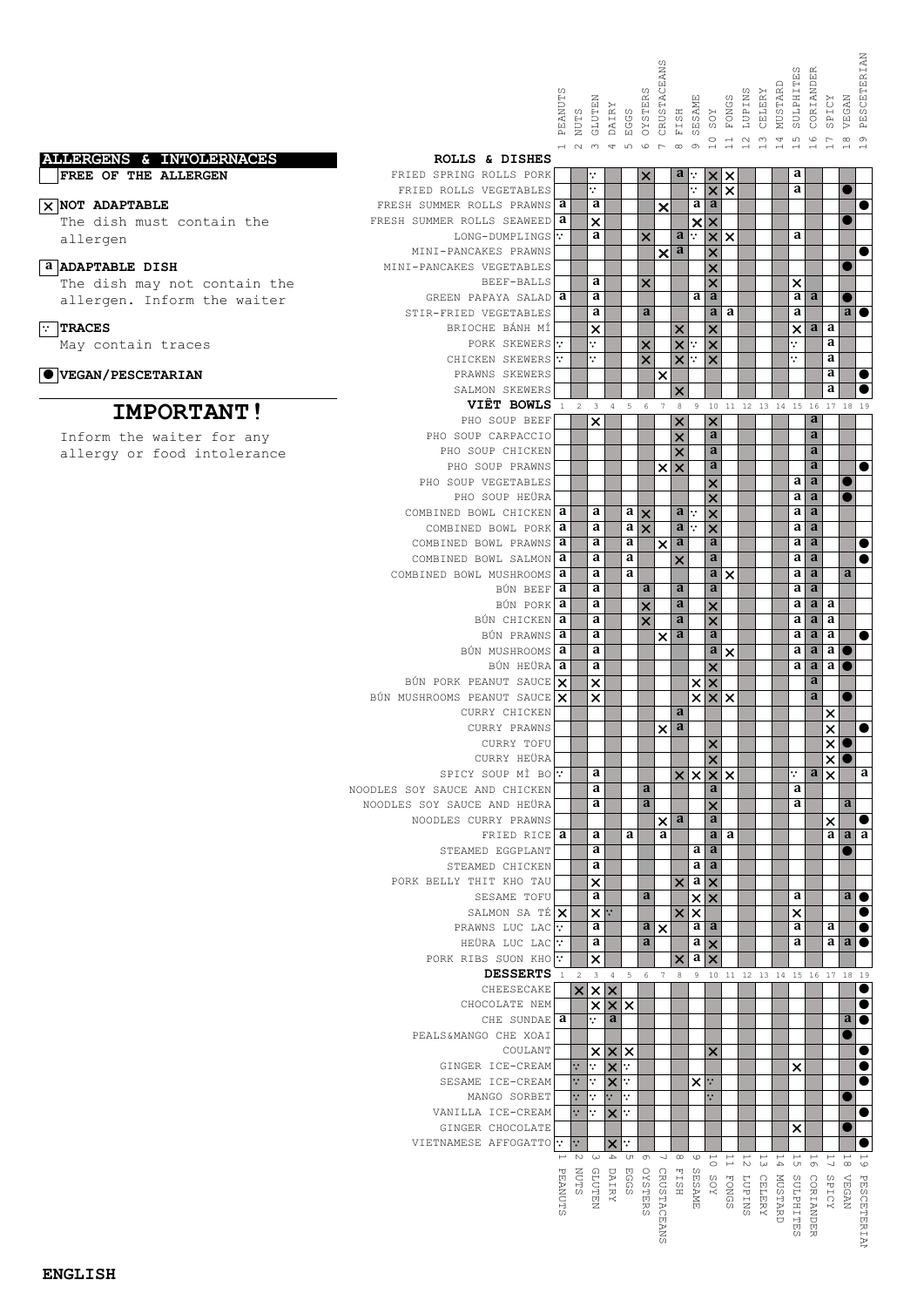| POPULAR DRINKS                                       |                      |                                           | RED<br>WINE      |
|------------------------------------------------------|----------------------|-------------------------------------------|------------------|
| LEMONADES VIÊT<br>CLASSIC LIME<br><b>BLUEBERRIES</b> | 3,60                 | MÓN PERDUT<br>(EMPORDÀ)                   | $3,20$   15,50   |
| LEMONADE WITH RUM                                    | 5,00                 | PRIMÍCIA<br>(TERRA ALTA)                  | $3,50$   16,50   |
| LEMON ICED TEA                                       | 3,60                 | LAGUNILLA RESERVA 3,70   17,50<br>(RIOJA) |                  |
| VODKA ICED TEA                                       | 5,00                 |                                           |                  |
| VIETNAMESE ICED COFFEE<br>WITH CONDENSED MILK        | 3,95                 | ÒNIX<br>(PRIORAT)                         | 18,50            |
|                                                      | <b>BEERS</b>         |                                           | WHITE<br>WINE    |
| VIETNAMESE BEER SAIGON                               | 3,50                 | MÓN PERDUT<br>(EMPORDÀ)                   | $3,20$   15,50   |
| ESTRELLA DAMM<br>SMALL GLASS<br>GLASS<br><b>JAR</b>  | 1,90<br>2,40<br>3,20 | K-NAIA<br>(VERDEJO)                       | $3,50$   16,50   |
| VOLL-DAMM                                            | 2,50                 | DOS GERMANS<br>(TERRA ALTA)               | $3,50$   16,50   |
| DAURA GLUTEN-FREE                                    | 2,80                 |                                           |                  |
| FREE DAMM                                            | 2,50                 |                                           | ROSÉ WINE & CAVA |
| PUNK IPA BREWDOG                                     | 4,20                 | MÓN PERDUT<br>(EMPORDÀ)                   | $3, 20$   15,50  |
|                                                      | COCKTAILS            | HEREDAT EL PADRUELL                       | 16,00            |
| LYCHEE SPRITZ                                        | 5,00                 | (BRUT NATURE)                             |                  |
| GINGER SPRITZ                                        | 5,00                 | GLASS OF CAVA                             | 3,50             |
| MOJITO                                               | 6,50                 |                                           |                  |
| VERMUT YZAGUIRRE                                     | 2,80                 |                                           |                  |